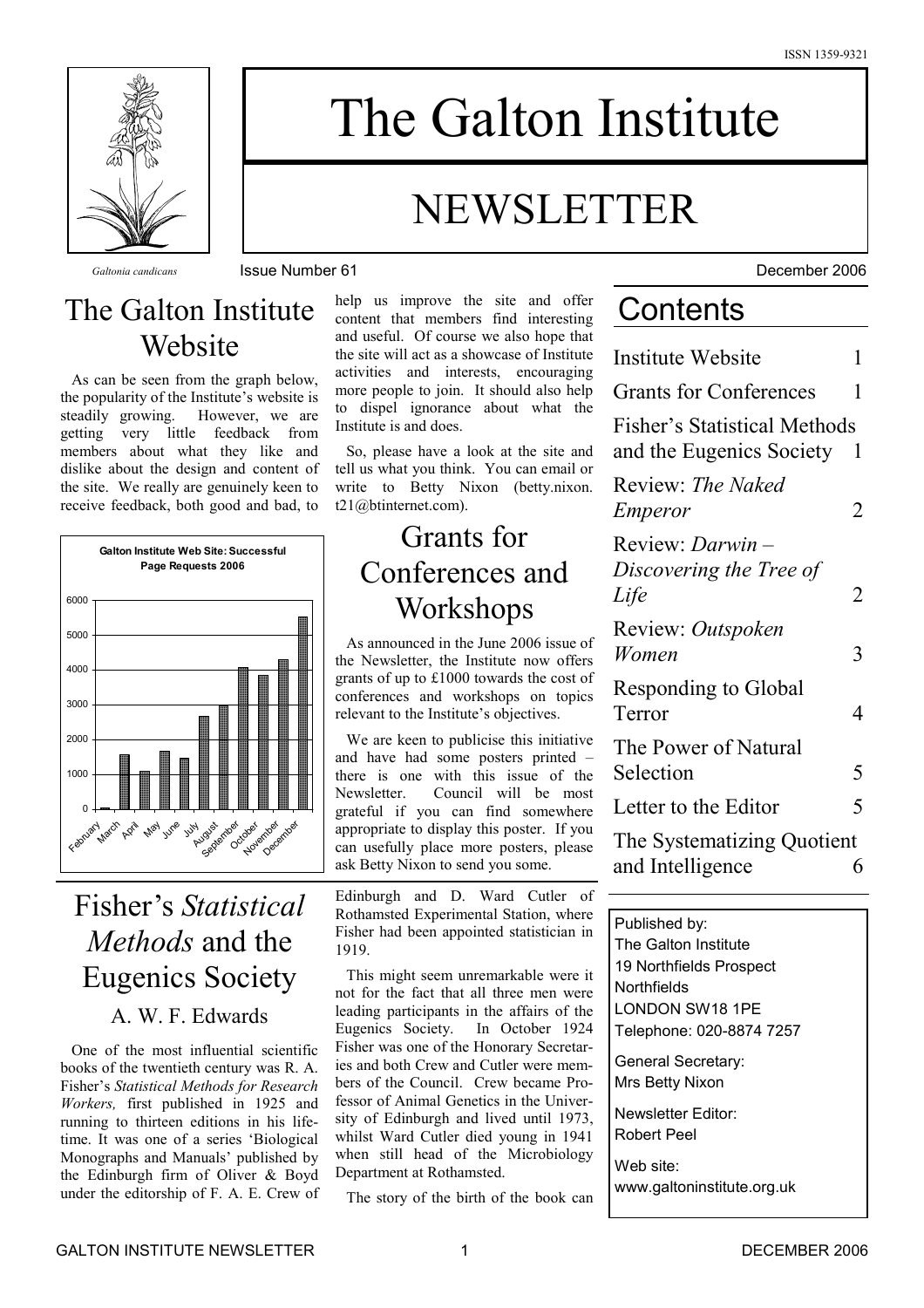be pieced together from correspondence published by J. H. Bennett in *Statistical Inference and Analysis: Selected Correspondence of R. A. Fisher* (Oxford: Clarendon Press, 1990). Robert Grant was one of the partners in Oliver and Boyd and corresponded with Fisher in 1950 about the proposal by the editor of the *Journal of the American Statistical Association* to mark the silver jubilee of *Statistical Methods* with 'one or two

### Book Reviews

Latham, Antony. *The Naked Emperor: Darwinism Exposed.* Janus Publishing Company. 2005. Paperback, pp 257 **£9.95** 

At once I should declare an interest (as those in Parliament sometimes say, and ought perhaps to say more often). Or rather I should declare a disinterest (as those political individuals never seem to say). It may be sad, but I do find it impossible to cope when some belief is put forward that I find totally incomprehensible, such as the existence of a God. Reality is hard enough to accept, as I see it, without invoking the existence of a deity who was, or is, in charge. On the third page of this book's preface its author states that, in 1982 when working in a Kenyan hospital, he 'became a Christian'. From then on, however much I listen to his arguments, I am swimming uphill.

Be all that as it may, I do acknowledge that he has done a great deal of homework on Darwinism, on evolution and all that. He is also entirely right in saying that much, if not most, of biology has never been explained, such as life's alleged origin within primaeval ooze or outer space, such as the arrival of RNA and the business of replication, or - no less disturbingly - the great leaps forward from one kind of creature to quite another kind. Dr Latham is happy to accept that what he calls micro-evolution occurs along the lines suggested by evolutionists but cannot accept that macroevolution happens in similar style. He therefore implies, suggests, or determinedly insists that a god must be involved.

I have met clever people who cunningly argue that black is white. They lead me through a bewilderment of causes and effects, all entirely logical, before triumphantly proclaiming that black must indeed be white. I am then left, like a fish on the bank, gapingly wondering which sequence was faulty in

articles on the character and consequences of that volume'. He reminisced 'It all takes my mind back to that day when Frank Crew called relative to your manuscript, how he spoke of its quality, the formative work that it contained, and urged publication if only on the grounds that statistics in future would and must form part of research work in every science'. Fisher replied 'It was Cutler who approached me, probably after consulting Crew, and certainly he came

moving the argument from A to B, or Z. So why, if I find the existence of a creator just one step harder than the nonexistence of any such entity, am I bothering to review this book? The answer is that it is well done. The research, as I say, is good. The quotes are widespread, and the writing acceptable. Therefore, for those who wish to discover why believers prefer to believe rather than throw up their hands with disbelief this is the book for them. All manner of relevant arguments are packed within it. Very soon black does equal white, and Darwin is without clothing, as many have suspected all along.

Anthony Smith

\*\*\*\*\*

Eldridge, Niles. *Darwin: Discovering the Tree of Life.* W.W. Norton & Company. London and New York. 2006. Pp. 256. £23.

Do we need yet another book about how Darwin arrived at his theory of evolution by natural selection? What insight has Eldredge to offer that other commentators have not covered? Eldredge will be familiar to many readers as one half of the Eldredge and Gould who for many years championed the concept of saltation in evolution. So it comes as little surprise that this book's special slant on Darwin's work is to argue that his one great mistake was the conclusion that natural selection must result in gradual transition from one species to another.

*Origin of Species* was the result of twenty years of meticulous work during which Darwin developed, refined and polished his theory. In consequence, *Origin* reveals little about the thought processes by which Darwin actually arrived at the key concept of natural selection. Eldredge has studied the notebooks in which Darwin recorded his emerging thoughts as his ideas developed, in order to expose those thought processes. Eldredge concludes that Darwin was the first modern scientist, in the sense that he arrived at a hypothesis by induction and then ruthlessly identified the conseat the right moment, for I did not have to do any mathematical research *ad hoc,*  but only had to select and work out in expository detail the examples of the different methods proposed'.

*Note.* The author's full-scale account of Fisher's book was published in 2005 in *Landmark Writings in Western Mathematics: Case Studies, 1640—1940,* edited by I. Grattan-Guinness and published by Elsevier.

quences of that hypothesis being true so that they could be tested against observation. In most cases these consequences were confirmed – indeed, Darwin had refined his theory to ensure that its predictions were consistent with the evidence. Examples include the branching classification of organisms based on similarity of key features, vestigial organs, adaptation of an organ originally evolved for one purpose to serve a new purpose and, most importantly, the geographical and geological succession of similar (and hence related) species.

But Darwin was unable to confirm one particular prediction, that the geological record should show the gradual transition from one species to another. Where were the intermediate forms that Darwin predicted from his theory? What the geological record actually showed was that particular species remained constant for long periods of time and then their sudden replacement by a descendent species. Darwin's only explanation for this was the incompleteness of the geological record which he likened to a book with most of the pages torn out. He was absolutely convinced that if a complete geological record were to show no intermediate forms then his theory would be proved false.

Over the last 150 years our knowledge of the geological record has become much more complete. Some intermediate forms have been found, but in the main they have remained remarkably elusive. This fact has been seized upon by creationists of various flavours to argue that evolution has not taken place and that every species was specially created by an intelligent designer. To Eldredge the resolution of this problem is simple – evolution is not gradual and Darwin was wrong to see gradualism as a necessary consequence of the process of natural selection. In a constant environment species remain stable, changing little over vast periods of time. But when the environment changes and a global or local catastrophe wipes out many species, the remaining species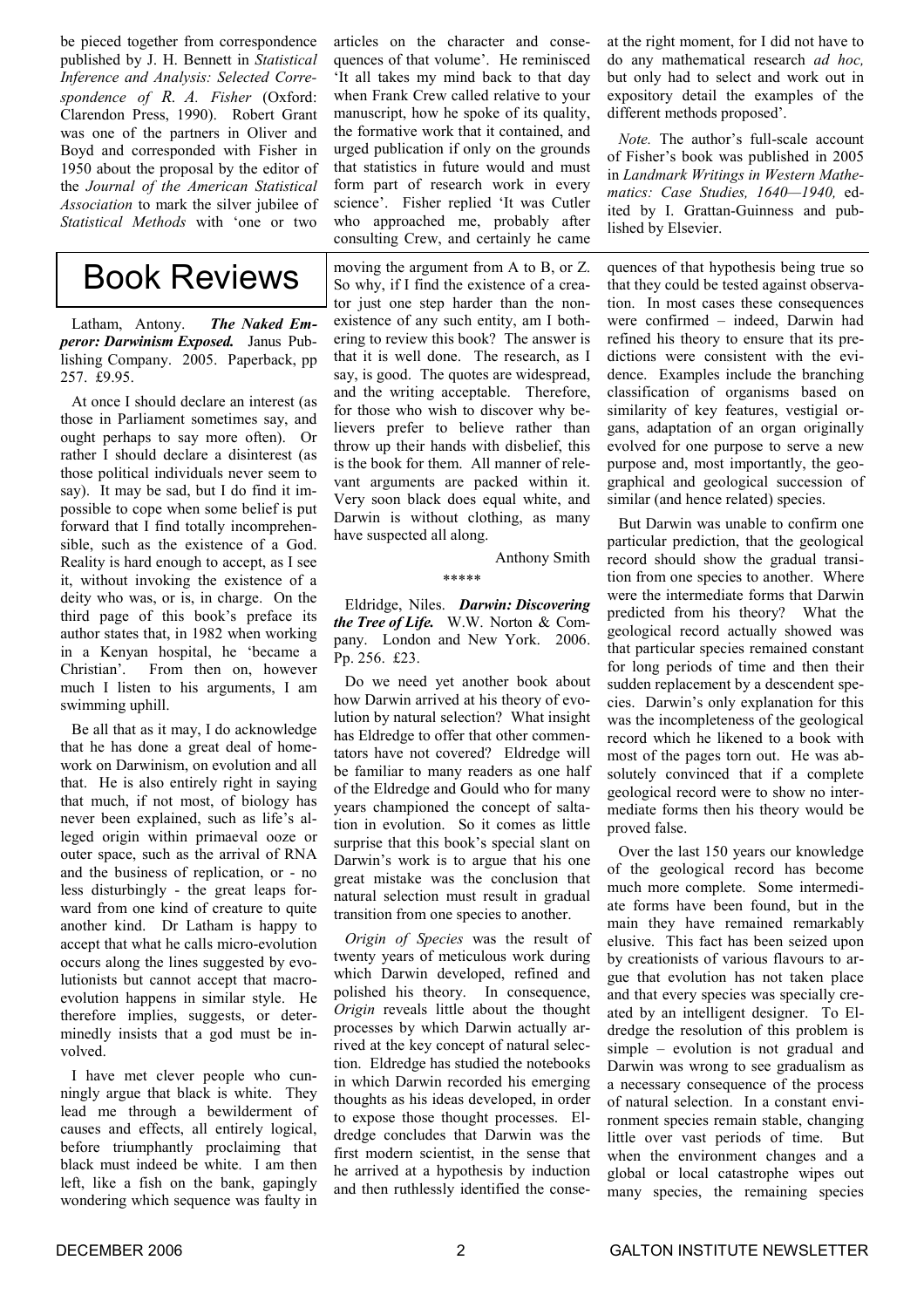evolve rapidly to adapt to the new condi-ume of material manageable, fiction, sented with five substantial chapters on tastrophes are a pretty regular occurrence in Earth's history.

All this is very fine, very reasonable and not particularly startling. What is not at all fine is the way that Eldredge implies that this insight in some way contradicts the insights of other commentators on evolution, especially Richard Dawkins. This is not so much a feature of the current book, but has been very much a feature of past polemic. But even on this book a quotation on the dust jacket, referring to Eldredge's previous book *Why We Do It*, asserts that "Finally we have a pub-dition of British women's writing on sex, which Hall unearths from the illuminating lic voice who can give Dawkins and his and provides, in the brief sections where excerpts which follow. She describes how 'selfish gene' cronies a run for their Hall analyses the subject matter, a most the major theme of the Victorian period is money". There is really no contradiction engaging examination of this fascinating the attack on the 'double standard' of sexbetween the insights of the selfish gene subject. Despite the fact that much good ual morality, and that the campaign concept and the idea that evolutionary work has been conducted on the history against the Contagious Diseases Acts of change does not proceed at a uniform of sexuality in recent years, by scholars the 1860s evolved into a much wider rate. To suggest there is only plays into from a wide variety of disciplines, most 'social purity' movement aimed at the the hands of the creationists who will ex-has focused on significant men within moral regeneration of society. While hisploit and rejoice at any apparent disagree-this history and upon the role of sexology torians have demonstrated that this was a ment between the advocates of Darwin-in relation to masculine or homosexual complex phenomenon which cannot be ism.

You don't need a 250-page book to make the argument summarised above. So, in the tradition of science documentaries on television, there is plenty of padding. Much of it is awfully familiar but work of this era was from an implicitly, if there are some very nice illustrations, al-not explicitly, feminist perspective, crithough one – that purporting to be Darwin's mother – is incorrectly identified male-defined mores, suggesting changes, and others – including that of Francis and formulating concepts of female sexuother publications

#### \*\*\*\*\*

*Outspoken Women: An Anthology of Women's Writing on Sex, 1870-1969* ed-York: Routledge, 2005, £19.99. ISBN 0- 415-25372-1. Pp. viii + 344.

Lesley Hall is principally an archivist at the Wellcome Library for the History and Understanding of Medicine, London, so she is fortunate to be surrounded by an unusually rich archival collection, in which she has developed extensive expertise in recent years, and where much of the research for this volume was done. *Outspoken Women* brings together the fact, by the 1960s a substantial and imnon-fictional writings of British women on sexual attitudes and behaviour from the supposedly prudish Victorian era to 'second-wave' feminism and the sexual revolution of the 1960s. Hall has compiled a wide selection of excerpts, from polemic literature and *belles letters* to medical manuals, social surveys and

tions and to fill now vacant ecological autobiography and memoirs were ex-'The Victorians 1870-1901', 'The Sufniches. And, argues Eldredge, minor ca-cluded from her remit. The authors, both frage Era 1902-18', 'The Stopes Era famous and much lesser-known figures, nonetheless provide a diverse range of perspectives, and include among them 1945-69'. Many topics are addressed, insocial Darwinists, sexologists and psy-cluding marriage, female desire and choanalysts, as well as women writing pleasure, heterosexual relationships outmore generally about their own lives and side of marriage, lesbianism, prostitution, experiences. Since the bulk of the anthol-sexually transmitted diseases, birth conogy is excerpts from primary material, it trol and abortion, sexual ignorance and above all provides students and scholars the need for sexual enlightenment. Each with an invaluable source of carefully chapter follows roughly the same themes selected, thematically- and chronologi-so it is also excellent for gaining a sense cally-arranged primary material.

> identity. It is thus high time that the rela-mapped into conventional political divitive significance and content of female sions or analysed in simplistic terms of contributions was made clear, and this 'repression', 'liberation' or 'protection', anthology is a substantial beginning.

Galton – have been ineptly scanned from ality. While such work reveals the 'dark occluded the diverse range of causes for Robert Peel have some knowledge of – prostitution, beginning of the twentieth century, and ited by Lesley A. Hall. London and New of sexual life, and even experimentation ties were deployed by women to articu-As Hall demonstrates, much of the tiquing existing social arrangements and side' of sex for women, which we already which women were campaigning at the venereal disease, sexual ignorance and for which, in fact, many saw the vote as marital misery – more significantly it also necessary but not sufficient in itself to promotes the possibility of a brighter achieve reform. Prevailing concerns view – pleasure, informed understanding about venereal disease and eugenic anxieand rewarding friendships between late feminist agendas around marriage, women. The book also reveals that issues motherhood and morality. Prostitution which the activists of the 'second wave' remained a burning issue. There is also a of feminism during the 1960s and beyond gradually developing recognition of the claimed they were originating were in female potential for sexual desire and many cases questioned many decades pleasure, and the concept that sexual acpreviously. Women of previous genera-tivity may have physical and emotional tions clearly did not, as Constance Rover benefits besides its reproductive aspect. claimed in 1970, merely 'subscribe to conventional mortality'. There was, in portant tradition of women writing about female sexuality.

works of advice. In order to keep the vol-from a myriad of sources. So we are pre-bands. With Marie Stopes in the articulate of the topic, which sets the context for vour was taking many different direcindividual women to then slot into. My tions. The situation of the unmarried only criticism is that I wanted more! woman becomes particularly acute in the However, the focus of the book is the aftermath of the Great War and the many excerpts which Hall has collected slaughter of many actual or potential hus-

1918-29', 'The Depression and War 1930-45', and 'Sex in the Welfare State of continuity or discontinuity over time.

The study reveals a much neglected tra-I can merely sketch some of the trends there was a continuing thread within it strongly opposed to the sexual exploitation of women, and the way in which women were placed at a disadvantage by existing social conventions which equated 'innocence' with 'ignorance'.

The suffrage movement has sometimes

Hall's introduction gives an overview analysis of an era in which feminist fer-The inter-war period has often been characterized as one in which the vigour of feminism rapidly declined once suffrage was achieved. The material quoted here, however, contradicts this simplistic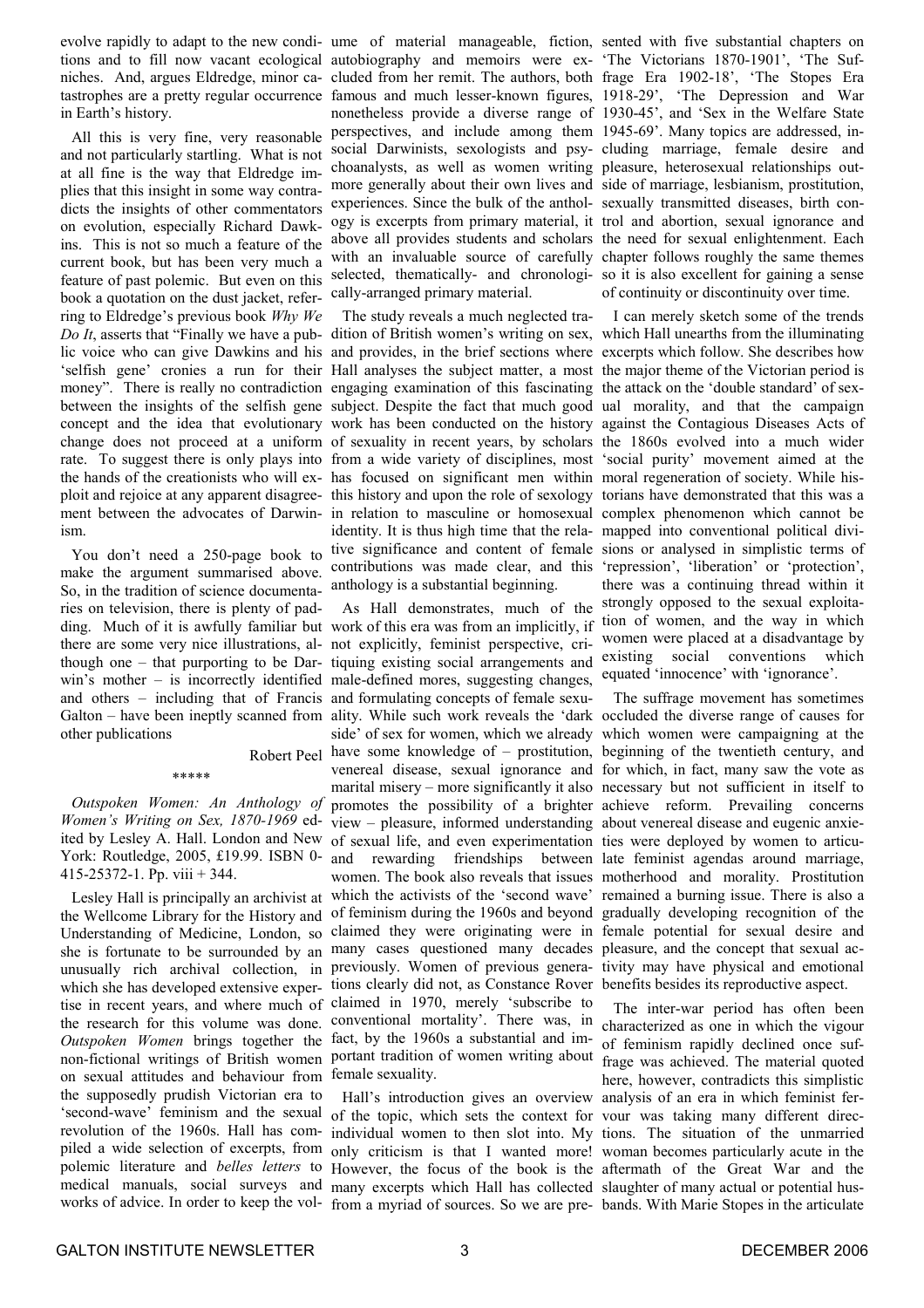forefront of the campaign, this is also the period when birth control comes out of the shadows and is widely debated and advocated. During the 1930s, the texts represented here suggest that economic depression, the rise of fascism with its strong anti-feminist message, the debates on population decline and their associated pro-natalist rhetoric, provided a background against which a feminist discourse on sexual issues seemed far from obsolete. The material from this period shows a growing assumption that birth control was a won cause (although practicalities of provision and method remained) and a major factor in liberating women from their biology. Some radical figures in the movement move on to the next battle, joining Stella Browne in pleading for the legalization of safe surgical abortion.

The post-Second World War period is often thought of as an era of 'flight into domesticity' during which feminism was at an all-time low and ideas of female sexuality were strongly affected by Freudian views about the primacy of the vaginal orgasm. In fact, some women doctors working within the marriage guidance and family planning movements were emphasizing an empiricallybased approach to female sexual satisfaction within marriage which placed the clitoris as central to achieving this. However, there was a discernible trend to downplay the necessity of female pleasure and to exhort women to be agreeably compliant to their husbands' demands in the interests of the marriage as a whole. During this period, there is considerable concern about the growing amount of premarital sexual activity, with the concomitant problem of illegitimate births. Furthermore, the number of individuals marrying in all age-groups reaches an all-time high, as the average age at marriage drops to an all-time low. The single woman thus becomes a somewhat pathological failure rather than a victim of demographic imbalance.

This book augments Hall's already considerable contribution to the historiography of sexuality and gender. In short, a marvellous teaching resource, a stimulator (I hope) of further research into this neglected area of the history of sexuality, and just a fascinating read.

> Gayle Davis Centre for the History of Medicine University of Glasgow

### Responding to Global Terror

Three thousand people were killed, and several blocks were destroyed at the World Trade Centre on September 11, 2001. The world was changed. Governments have always been able to raise internal solidarity by fear of an external enemy. Now the enemy is terror that can be caused by only a few individuals.

More than three hundred thousand people were killed, and hundreds of square miles were devastated on 26 December 2004, by the Asian Tsunami. It too should change our response to the world. Many recent acts of Nature have killed even more people in one sweep. But the tsunami's impact has been different, for three reasons. It was the first great natural disaster to seriously involve affluent Westerners since the Lisbon earthquake. It shows dramatically what climate change is likely to do to the populous areas close to sea-level. It shows that Nature can still outdo anything dreadful that humans can do, although humans are catching up. So, as more hurricanes, droughts, floods, volcanoes, earthquakes and new diseases dramatically threaten our future, could the world's people unite in solidarity and fight them all? How much nearer to the heart of the developed world must nature's devastation come than the New Orleans hurricane, flooding of European rivers, and bushfires like measles? At some stage surely the armies of the world could be diverted into working with nature, and the armaments industries into battling her.

World aid is fighting against Nature's cruel Malthusian efforts to reduce human numbers, but one response could be humane efforts to tackle the drivers that increase overpopulation. It is becoming clear how much aid for devastated areas is swallowed up by population increase.

Women welcome aid that enables family planning, to reduce their own suffering and the deprivation of their living children. Mass public education could counter the religious and political pressures to multiply and the confounded cheek of western countries in seeking to raise their own fertility while economic refugees now number hundreds of millions. Global education includes promoting literacy, and spreading information through entertainment, books, and documentaries, about the

natural enemies facing us all and opportunities for action not fatalism. Let the memes run and reach every ignorant corner. Popular websites could run easily readable one-page fact sheets and graphics, on population, energy, resources, and sharing resources, to prepare against our increasingly unpredictable natural dangers. There are so many myths out there to counter with the evidence.

A stable and prosperous population with a higher proportion of elderly is possible. It is possible to change the fatal flaw of global capitalism which pushes for continually growing markets and cheap labour. The worst bogeys are losses of fertile lands and seas, escalations of refugees, animal extinctions, oil and water wars, megaslums, toxic pollutions and exacerbating climate change.

In the past, Nature and humans themselves kept populations in check by inhumane means. In the past two hundred years since people have been able to improve their health and social behaviour, populations have soared, except where women have been able to control their own fertility.

Now it is time for everyone to be given a chance to understand that population growth can devastate their resources and quality of life, rather than be a weapon against their enemies, so that globally governments can work for the right of everyone to have a child of their own with a decent chance in life (= two per couple) - but not the right to multiply beyond bearing.

1138 Syria - Aleppo, earthquake, 230,00

 $\frac{1}{2}$  ,  $\frac{1}{2}$  ,  $\frac{1}{2}$  ,  $\frac{1}{2}$  ,  $\frac{1}{2}$  ,  $\frac{1}{2}$  ,  $\frac{1}{2}$  ,  $\frac{1}{2}$  ,  $\frac{1}{2}$  ,  $\frac{1}{2}$ 

- 1556 China Shaansi, earthquake, 830,000
- 1737 India Calcutta, earthquake, 300,000
- 1887 China Yellow River, flood, 1 million
- 1908 Italy Messian, earthquake/floods 70,000-100,000
- 1923 Japan Kanto, earthquake, 143,000
- 1948 Turkmenistan, earthquake, 300,000
- 1970 Bangladesh and East Pakistan, cyclone, 300,000
- 1976 China Tangshan, earthquake, 255,000
- 1991 Bangladesh cyclone 138,000.)

Valerie Yule

<sup>(</sup>For the record - estimated death tolls - famines not included.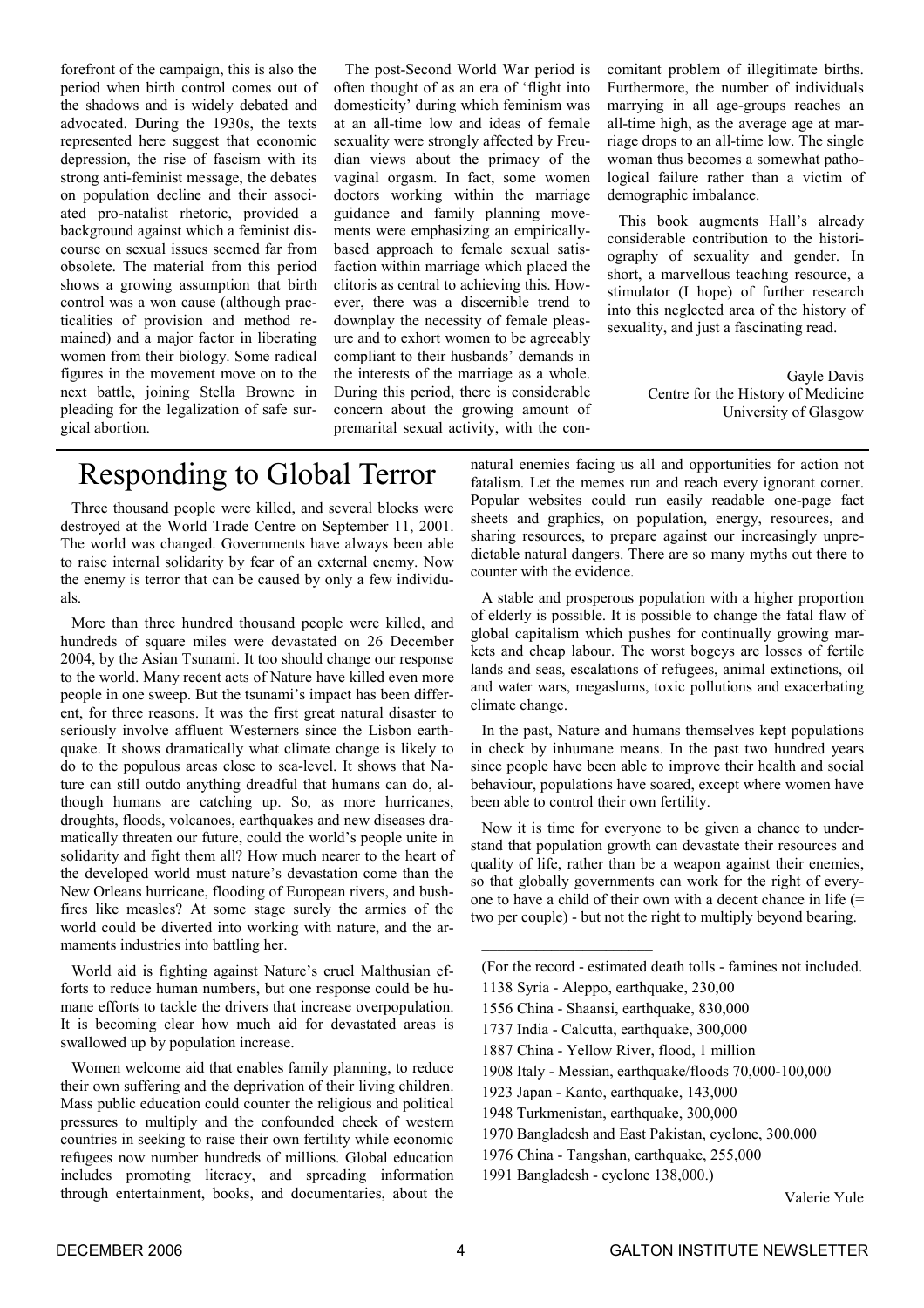### The Powers of Natural Selection

#### 12. Combinatorial Selection in the Life Cycle

#### *W.M.S.Russell*

We can now consider the phenomena of specialisation and progress in the long-term evolution of phyletic lines. A specialising change fits a species more closely to its present environment, but limits further change outside a narrow directional beam. A progressive change, while being quite as adaptive (or more so) for the present environment, facilitates further change in any direction. (Russell, 1959) 'Progress consists in improvements which permit or facilitate further improvements.' (Huxley, 1954)

In individual behavioural evolution, the analogue of specialisation is conditioning, and the analogue of progress is learning. (Russell, 1988) Specialisation leads to inevitable extinction when the environment radically changes; as long as a line remains progressive, it continues to survive.

Specialisation need not be irreversible. There is what Sir Alister Hardy (1954) called *escape from specialisation*. He had seen the great evolutionary significance of a process discovered by his father-in-law Walter Garstang. It may happen that characters of the young, or more dramatically of the larva, are combined with characters of the mature adult. This can happen if the development of young or larval characters is delayed until after sexual maturity or metamorphosis. This is called paedomorphosis. If the young animal becomes sexually mature earlier than usual, it may enter the reproductive phase with all its young or larval characters. This is called neoteny. (de Beer, 1940) By the combination of juvenile or larval with adult characters, profoundly new evolutionary developments can be produced, however specialised the original adults had been. For the environments, and therefore the conditions of selection, are not necessarily the same for the young or larva and the adult.

The third form of combinatorial selection *exposes the gene pool to a variety of external environments in different phases of the life cycle*.

(Russell, 1961) It is made possible by three things.

First, the genetic systems of larva and adult may be distinct. (Ford, 1975) Thus resistance to DDT is controlled by different genes in the larva and adult of the mosquito *Aedes aegypti*, and melanism in several moth species is controlled by different genes in the larva and adult, so that black larvae can give rise to pale adults, and *vice versa*. Ford notes that this is to be expected, since larvae and adults may lead such different lives that 'ecologically they correspond to distinct groups of organisms'. Second, and following from this, selection can be quite different, even reversed, in the two phases. The alleles controlling a spotting pattern on the wings of the butterfly *Maniola jurtina* are advantageous to the larvae and disadvantageous to the adults. (Ford, 1975) Third, the rates at which characters develop are themselves under genetic control, as has been demonstrated in the shrimp *Gammarus* and in goldfish. (de Beer, 1940) Natural selection can therefore bring together larval and adult characters selected in different conditions.

Combinatorial selection in the lifecycle can produce such spectacular changes that it has given rise to whole new orders, classes and even phyla of animals. The most striking example of this is the origin of the vertebrates from the simple marine invertebrates called tunicates. This has been worked out in detail by Berrill (1955) and may be summarised as follows. The most typical modern tunicates are as adults sessile animals, attached to the seabed like plants. But they are dispersed to new habitats by a mobile larva, equipped with a simple light-sensitive organ, a hollow nerve tube, a back-stiffener, the notochord, and swimming muscles in its tail. The adult is little more than a sack

its most complex organ being the endostyle, a device for filter-feeding (the larva does not feed). Several tunicate groups have, by neoteny, combined larval mobility with adult filter-feeding, and become pelagic animals.

The earliest vertebrate fossils are found in fresh-water deposits. Berrill supposes their ancestors were neotenous tunicates which moved up rivers, and for swimming up-current and finding their way acquired better musculature and *paired* light-receptors.

The resulting animals would closely resemble the very primitive fossil fish Jamoytius and the larva of the modern lamprey. They were still filer-feeders; jaws for eating large prey evolved later. The endostyle, no longer needed for feeding, evolved into the vertebrate thyroid gland.

Hardy (1954) and De Beer (1940) give many other examples of such evolutionary breakthroughs. The larval form of millipedes is very like the adult form of the insects, which probably began as neotenous millipedes. The Ctenophores may have begun as neotenous Turbellarians. Neoteny has been observed in many groups, such as urodele amphibians (the famous axolotl, a neotenous newt), the cricket *Gryllus campestris*, and the copepod crustacea. It has been detected in groups of invertebrate fossils – Trilobites, Ammonites, Nautiloids and Graptolites. Long ago, the Dutch anthropologist Bolk suggested *man* is a neotenous ape, and this has been amply confirmed. Montagu (1962) lists twenty-two characters adult human beings share with foetal but not adult apes. Aldous Huxley satirised the idea in his best novel, *After Many a Summer*, in which a couple who manage to live for two centuries (illogically but amusingly) are found to have turned into apes.

### Letter to the Editor

Dear Editor

#### **A Note on Paley's Argument**

Your note on William Derham reminds me how Paley's argument is still usually treated as cogent. It is not. [1]

This is of importance today in view of the fashion for so-called "Intelligent Design".

In effect Paley's argument states that organisms appear to be designed for living; therefore there must be a designer. But organisms that did not appear to be designed for living could not exist. So that "they appear to be designed for living" implies no designer as it says no more than that they are alive.

Natural selection produces the appearance of design for living because it eliminates those that are less fit for living.

#### J.M. Thoday

1. John Thoday [1967] "Chance and purpose: A comment on Sir Alister Hardy's Gifford lectures". "Theoria to Theory" Vol. 2, first quarter pp 29-38.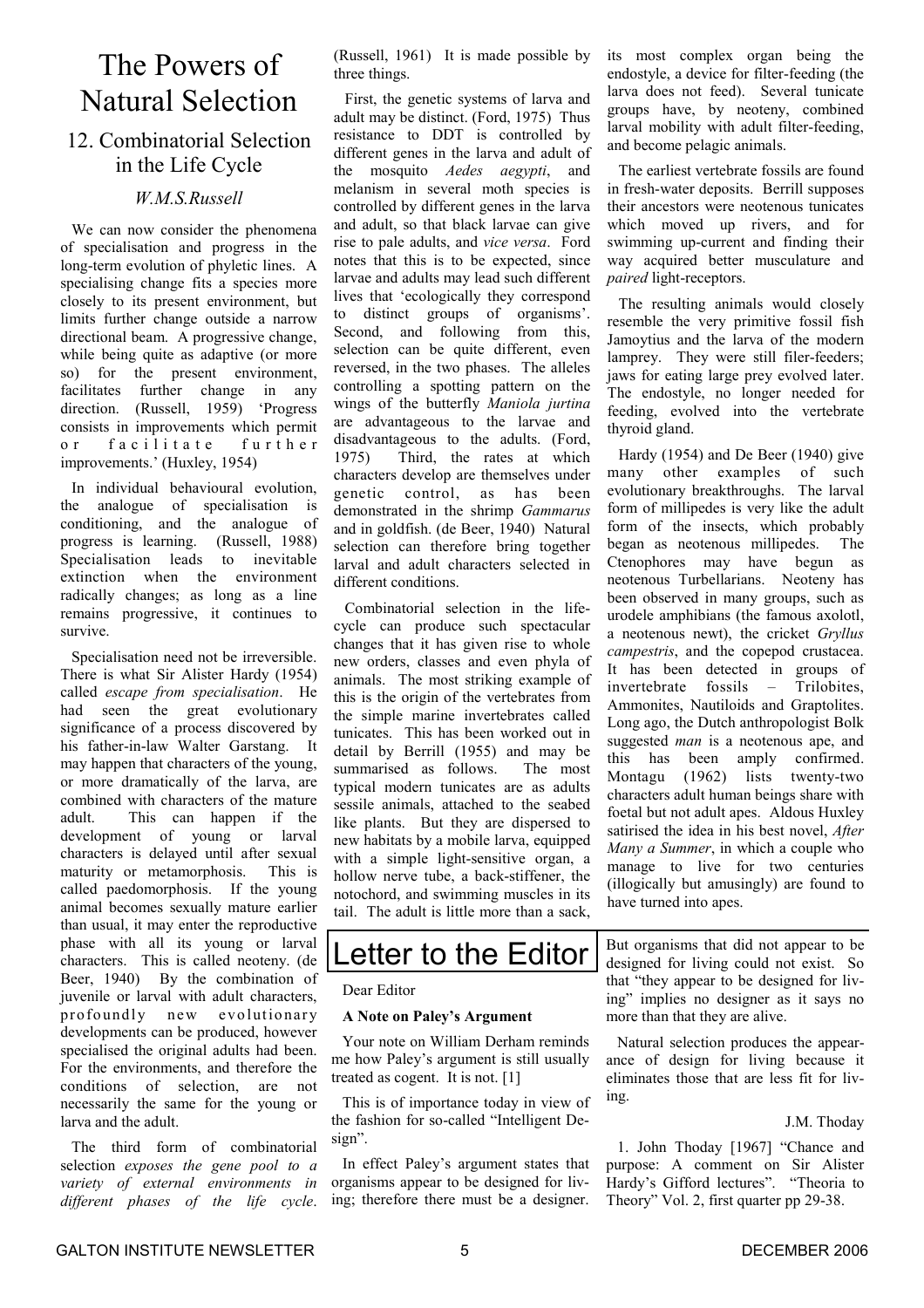### The Systematizing Quotient and Intelligence

#### Patrick James

#### *Introduction*

Simon Baron-Cohen developed tests for the Asperger section of the autism spectrum and backed it with two subtests on "Empathy" and "Systematizing" thinking. Empathy scoring was low and systematizing high at the autism end of the personality spectrum.

This author applied the systematizing test to his own extended Pembrokeshire family in the hope that some light would be shed on inheritance.

Much of the family had already been tested for intelligence as represented by IQ, with a modified Ballard group test that had been used elsewhere, and proved to have a standard deviation of twenty. The test had been used on the subjects between the ages of sixteen and sixty and corrected for age. Those beyond eighty-five could not manage it at all.

For the "Systematizing Quotient" most women score around 24 and most men around 30 in Baron-Cohen's survey. For people with Asperger syndrome or high functioning autism, the score ranges from 50 to 80.

The study seeks to discover whether there is an association between IQ and SQ. Baron-Cohen believes that there are two mutually exclusive neural operating systems—one for systematizing thinking and the other using empathy. Either can function at a high level of intelligence but empathy tends to be used more by females and systematizing by males. This is not strictly a gender difference but may involve structural differences in the brain.

#### *Method*

Subjects were tested by questionnaire in their own homes or attended the author for measurement. They were long accustomed to suffering measurement by him and so were not under pressure. In all 108 people were used. A shortened pedigree is included. The statistical work was confirmed externally. No grant has been involved. The systematizing questionnaire is taken from Phil. Trans. R. London B (2003) with Baron-Cohen's permission.

#### *Results*

Table 1 shows the IQ and SQ score for the 52 females and 56 males for whom data is available.

The pedigree on page 8 shows the IQ/ SO ratios for those members of the extended family for whom it has been measured.

The males had a mean IO of 130.4 with a standard deviation of 17.5. They had a mean SQ of 29 with a standard deviation of 10.3.

The females had a mean IO of 131.6 with a standard deviation of 12.0. They had a mean SO of 24.6 with a standard deviation of 10.9.

If the subjects are ranked by SQ, males constitute 63% of the higher half but only 41% of the lower half.

The standard linear correlation between IQ and SQ for males is 0.3635 (significant at 99.3% level) and that for females is 0.1957 (not significant at 85% level). This is illustrated graphically in Figure 1.

No gender differences can be discerned in the type of degree taken.

#### *Discussion and Conclusion*

Simon Baron-Cohen considers that

there are "male" and "female" types of brain operation not restricted to actual gender but involving systematic thinking on the one hand and empathizing with people on the other.

In the above study, using the systematizing test alone (we can consider that empathy test too transparent for our subjects who would "play" with it), a clear close relationship between IQ and SQ appeared at the high SO level (which led to Asperger's syndrome). This association became less and less as the systematizing score dropped and, we presume, the empathizing quotient rose.

IQs at the lower end of the SQ ranking were nearly as high as at the top end  $-$  a J-shaped curve.

For the family as a whole, the mean IQ was 122 (SD 20) so that this group of subjects is somewhat selective – mostly those interested enough to respond. The lowest IQs appear in the middle of the range and it is suspected that the very lowest were to some extent autistic rather than mentally defective since one runs a successful business and the other a large and equally successful farm and has in fact sired a medically registered autistic child.

It would seem that successful brainoperation, or the old-fashioned *g*, can

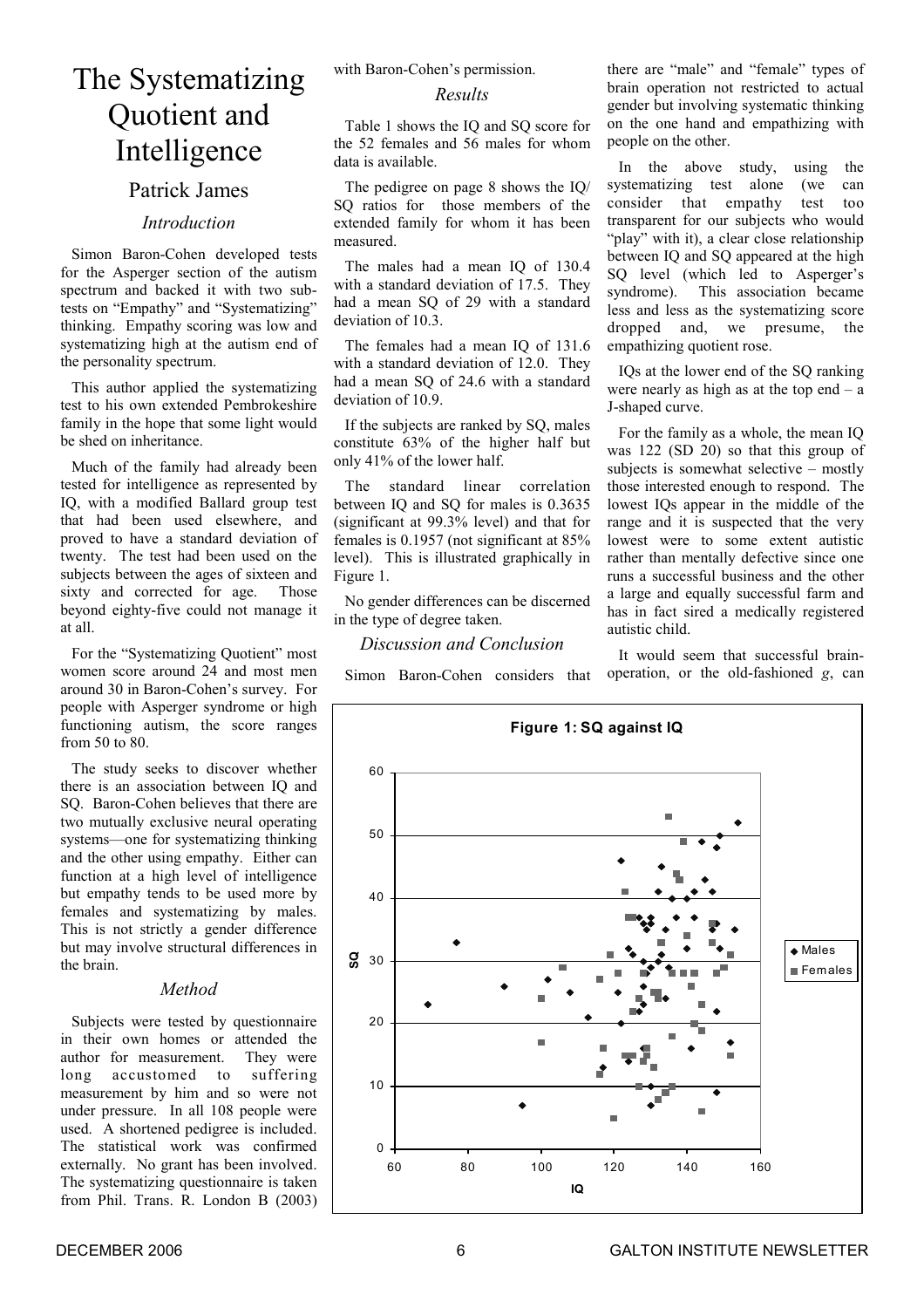provide a useful conduit for at least two opposed systems of thought.

This research has been done on one extended family. It would be ideal to involve more individuals across a wider range of subjects and in a different isolated or semi-isolated area.

As for inheritance, the shortened pedigree provided a little insight. Midrange seemed to dominate when one links IQ to SQ, and a low IQ/SQ seems recessive. Six grades seemed ideal for genetics. One feels that there is little doubt that IQ and SQ share some important biochemical systems not involved with empathy but not necessarily suppressing intelligence. This would be in accordance with the fact that humans have relatively few genes and that these control a variety of latedeveloping faculties on an evolutionary scale, by linking up aspects of the mind.

It is generally assumed that the brain is still evolving and many species have at least two ways of facing a chaotic environment.

#### *References*

1. *The Essential Difference*. Simon Baron-Cohen. Allen Lane, Penguin 2003.

2. *Autism*. F.R. Volkmar, D Pauls. The Lancet. Vol 362 p1113-1139 4 Oct 2003.

3. "DNA Markers Associated with High versus Low IQ". R. Plomin et al. *Behaviour Genetics*. Vol 24 No 2 1994.

4. *Loners*. Suna Wolff. Routledge 1995.

5. "Inheritance of Intelligence in a Pembrokeshire Family". Patrick F. James. *The Linnean*. Vol 12 No 2 July 1996.

6. "Tasting, Tongue Tubes and Intelligence". Patrick F. James. *The Galton Institute Newsletter*. December 2003.

7. *Animals in Translation*. T. Grandin and C. Johnson. Bloomsbury 2005.

8. "Genes for Super-intelligence". J.A. Sacrofetal. *J Med Genet.* 1981. 18. 410- 413.

9. "The Autism-Spectrum Quotient (AQ): Evidence from Asperger Syndrome/High Functioning Autism Males and Females, Scientists and Mathematicians". Simon Baron-Cohen et al. *J. Autism and Develop. Disorders.*  Vol 31 No 1 2001.

10. *Group Tests of Intelligence*. P.B. Ballard. U. London. 1957.

|          |          |            |                           | Table 1        |          |            |              |                               |
|----------|----------|------------|---------------------------|----------------|----------|------------|--------------|-------------------------------|
|          |          |            | Females                   |                |          |            | <b>Males</b> |                               |
| No.      | SQ       | IQ         | IQ/SQ First Degree        | No. SQ         |          | IQ         |              | IQ/SQ First Degree            |
| 1        | 53       | 135        | 2.5                       | 1              | 52       | 154        |              | 3.0 Medicine                  |
| 2        | 49       | 139        | 2.8                       | $\overline{2}$ | 50       | 149        |              | 3.0 Environment               |
| 3        | 44       | 137        | 3.1 Botany                | 3              | 49       | 144        |              | 2.9 Zoology                   |
| 4        | 43       | 138        | 3.2                       | 4              | 48       | 148        |              | 3.1 Physiology                |
| 5        | 41       | 123        | 3.0                       | 5              | 48       | 148        |              | 3.1 Dentistry                 |
| 6        | 37       | 124        | 3.4 Fine Arts             | 6              | 46       | 122        | 2.7          |                               |
| 7        | 37       | 125        | 3.4                       | 7              | 45       | 133        | 3.0          |                               |
| 8        | 36       | 147        | 4.1 Maths                 | 8              | 43       | 145        | 3.4          |                               |
| 9        | 36       | 147        | 4.1                       | 9              | 41       | 132        | 3.2          |                               |
| 10       | 34       | 140        | 4.1 Photography           | 10             | 41       | 142        |              | 3.5 Economics                 |
| 11       | 33       | 133        | 4.0 Sociology             | 11<br>12       | 40       | 136        |              | 3.4 Agriculture               |
| 12       | 33       | 147        | 4.5 Education             |                | 40       | 140        |              | 3.5 French                    |
| 13<br>14 | 31<br>31 | 152<br>119 | 4.9 Law<br>3.8            | 12A<br>13      | 41<br>37 | 147<br>137 | 3.7          | 3.6 Logistics                 |
| 15       | 29       | 150        | 5.2                       | 14             | 37       | 130        | 3.5          |                               |
| 16       | 29       | 106        | 3.7                       | 15             | 37       | 142        |              | 3.8 Architecture              |
| 17       | 28       | 121        | 4.3                       | 16             | 37       | 127        | 3.4          |                               |
| 18       | 28       | 139        | 5.0                       | 17             | 36       | 128        | 3.6          |                               |
| 19       | 28       | 136        | 4.9 Biology               | 18             | 36       | 130        |              | 3.6 Chemistry                 |
| 20       | 28       | 148        | 5.3 Astronomy             | 19             | 36       | 148        |              | 4.1 Catering                  |
| 21       | 28       | 128        | 4.6                       | 20             | 35       | 129        |              | 3.7 Sociology                 |
| 22       | 28       | 142        | 5.1 Sociology             | 21             | 35       | 147        |              | 4.2 Law                       |
| 23       | 27       | 116        | 4.3 Sociology             | 22             | 35       | 134        | 3.8          |                               |
| 24       | 26       | 141        | 5.4 Botany                | 23             | 35       | 153        | 4.4          |                               |
| 25       | 25       | 132        | 5.3 Sociology             | 24             | 33       | 77         | 2.3          |                               |
| 26       | 25       | 131        | 5.2                       | 25             | 32       | 149        |              | 4.7 English                   |
| 27       | 25       | 132        | 5.3                       | 26             | 32       | 124        | 3.9          |                               |
| 28       | 24       | 132        | 5.5 Sociology             | 27             | 32       | 140        |              | 4.4 Photography               |
| 29       | 24       | 127        | 5.3                       | 28             | 31       | 133        | 4.3          |                               |
| 30       | 24       | 100        | 4.2                       | 29             | 31       | 125        |              | 4.0 Archeology                |
| 31       | 23       | 144        | 6.3 Education             | 30             | 30       | 132        |              | 4.4 Archeology                |
| 32       | 22       | 125        | 5.7                       | 31             | 30       | 128        | 4.3          |                               |
| 33       | 20       | 142        | 7.1                       | 32             | 29       | 130        | 4.5          |                               |
| 34       | 19       | 144        | 7.6 Fine Arts             | 33             | 29       | 135        | 4.7          |                               |
| 35       | 18       | 136        | 7.6                       | 34             | 28       | 129        | 4.6          |                               |
| 36       | 17       | 100        | 5.9                       | 35             | 27       | 102        | 3.8          |                               |
| 37       | 16       | 129        | 8.1                       | 36             | 26       | 128        | 4.9          |                               |
| 38       | 16       | 117        | 7.3 Sociology             | 37             | 26       | 90         | 3.5          |                               |
| 39       | 15       | 123        | 8.2                       | 38             | 25       | 121        | 4.8          |                               |
| 40       | 15       | 125        | 8.3                       | 39             | 25       | 108        | 4.3          |                               |
| 41       | 15       | 129        | 8.6                       | 40             | 24       | 134        | 5.6          |                               |
| 43       | 15       | 124        | 8.3                       | 41             | 23       | 69         | 3.0          |                               |
| 44       | 15       | 152        | 10.1 Sociology            | 42             | 23       | 128        | 5.6          |                               |
| 45       | 14       | 128        | 9.1 Travel Industry       | 43             | 22       | 127        | 5.8          |                               |
| 46       | 13       | 131        | 10.1                      | 44             | 22       | 148        |              | 6.7 Medicine                  |
| 47       | 12       | 116        | 9.7                       | 45             | 21       | 113        | 5.4          |                               |
| 48       | 10       | 127        | 12.7                      | 46             | 20       | 122        |              | 6.1 Agriculture               |
| 49       | 10       | 136        | 13.6 Politics             | 47             | 17       | 152        |              | 8.9 Humanities<br>(Geography) |
| 50       | 9        | 134        | 14.9 Sociology            | 48             | 16       | 128        | 8.0          |                               |
| 51       | 8        | 132        | 16.5 Chemistry            | 49             | 16       | 141        | 8.8          |                               |
| 52       | 6        | 144        | Speech<br>24.0<br>Therapy | 50             | 14       | 124        | 8.9          |                               |
| 53       | 5        | 120        | 24.0                      | 51             | 13       | 117        | 9.0          |                               |
|          |          |            |                           | 52             | 10       | 130        | 13.0         |                               |
|          |          |            |                           | 53             | 9        | 148        | 16.4         |                               |
|          |          |            |                           | 54             | 7        | 130        | 18.6         |                               |
|          |          |            |                           | 55             | 7        | 95         | 13.6         |                               |